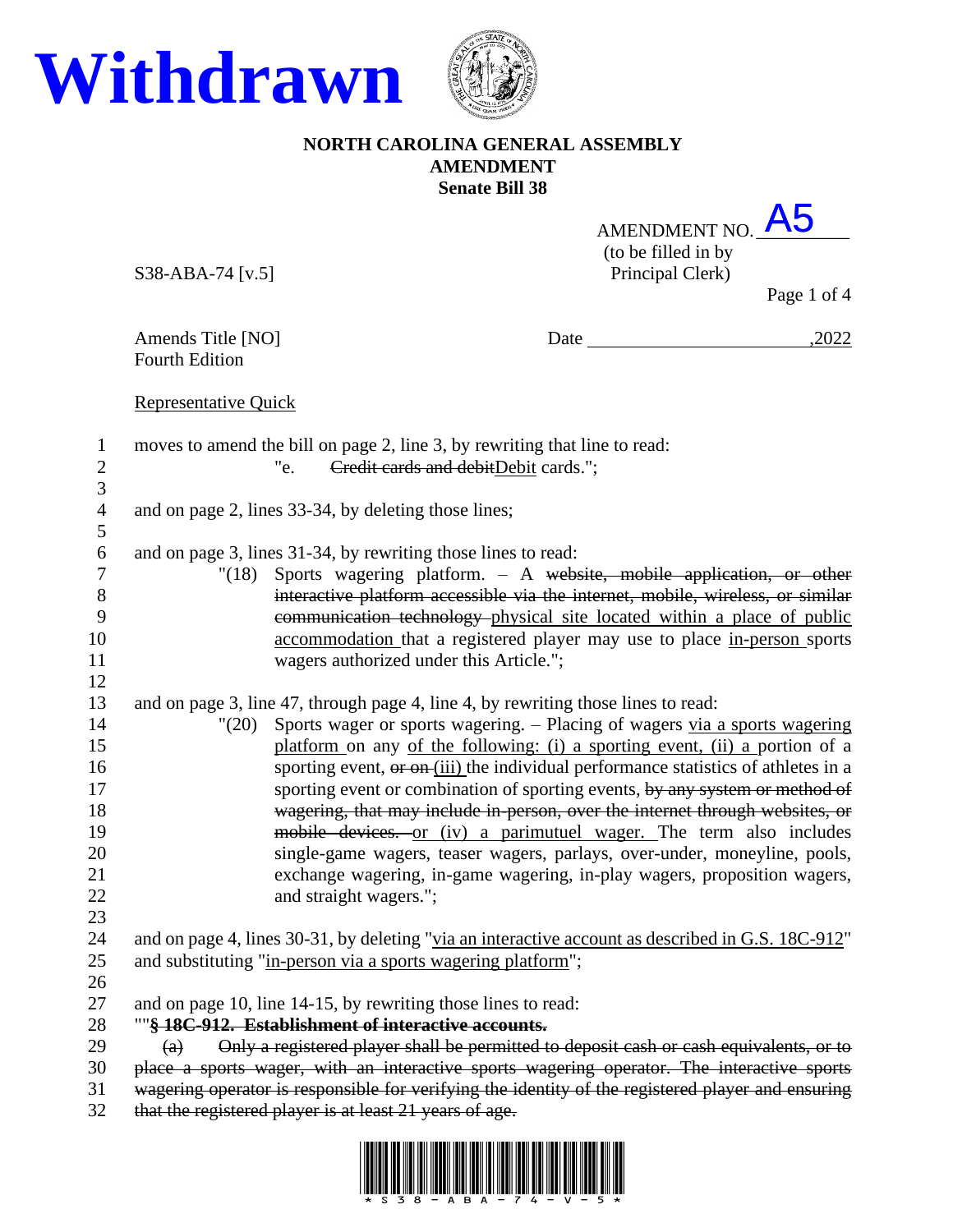

AMENDMENT NO. A5 (to be filled in by



S38-ABA-74 [v.5] Principal Clerk)

Page 2 of 4

| 1  | $\left(\mathbf{b}\right)$                                                                                  |                   | A registered player may not have more than one interactive account with each                  |  |  |
|----|------------------------------------------------------------------------------------------------------------|-------------------|-----------------------------------------------------------------------------------------------|--|--|
| 2  | interactive sports wagering operator.                                                                      |                   |                                                                                               |  |  |
| 3  | All of the following persons are prohibited from engaging in sports wagering:<br>$\left(\mathrm{e}\right)$ |                   |                                                                                               |  |  |
| 4  |                                                                                                            | $\leftrightarrow$ | Any person under the age of 21.                                                               |  |  |
| 5  |                                                                                                            | (2)               | Any person who has requested and not revoked a voluntary exclusion                            |  |  |
| 6  |                                                                                                            |                   | designation from sports wagering pursuant to G.S. 18C-922.                                    |  |  |
| 7  |                                                                                                            | $(3)$             | Any person who has been adjudicated by law as prohibited from engaging in                     |  |  |
| 8  |                                                                                                            |                   | sports wagering.                                                                              |  |  |
| 9  |                                                                                                            | (4)               | Any member, officer, or employee of the Commission if placing a sports                        |  |  |
| 10 |                                                                                                            |                   | wager in this State.                                                                          |  |  |
| 11 |                                                                                                            | $\left(5\right)$  | Any employee or key person of an interactive sports wagering operator or                      |  |  |
| 12 |                                                                                                            |                   | service provider license when placing sports wagers with that interactive                     |  |  |
| 13 |                                                                                                            |                   | sports wagering operator.                                                                     |  |  |
| 14 |                                                                                                            | (6)               | With respect to a sporting event, any participant in that sporting event,                     |  |  |
| 15 |                                                                                                            |                   | including an athlete, coach, trainer, official, or any employee or staff of a                 |  |  |
| 16 |                                                                                                            |                   | participant, when placing a sports wager on that sporting event in which that                 |  |  |
| 17 |                                                                                                            |                   | participant is participating.                                                                 |  |  |
| 18 |                                                                                                            | $\leftrightarrow$ | Any employees or staff of a sports governing body or authorizing league or                    |  |  |
| 19 |                                                                                                            |                   | similar sponsoring organization, but only from the sporting events with which                 |  |  |
| 20 |                                                                                                            |                   | that individual or sports governing body, authorizing league or similar                       |  |  |
| 21 |                                                                                                            |                   | sponsoring organization is affiliated.                                                        |  |  |
| 22 | (d)                                                                                                        |                   | An interactive account shall meet all of the following requirements:                          |  |  |
| 23 |                                                                                                            | $\leftrightarrow$ | Be registered in the name of the registered player, who is a natural person.                  |  |  |
| 24 |                                                                                                            | (2)               | Be established through the interactive sports wagering operator's sports                      |  |  |
| 25 |                                                                                                            |                   | wagering platform.                                                                            |  |  |
| 26 |                                                                                                            | (3)               | Be funded with cash or cash equivalents online or placed at a sports facility as              |  |  |
| 27 |                                                                                                            |                   | provided in G.S. 18C-926.                                                                     |  |  |
| 28 |                                                                                                            | (4)               | Prohibit the transfer or sale of an account or account balance.                               |  |  |
| 29 |                                                                                                            | $\left(5\right)$  | Prohibit the use of any virtual private network or other technology that may                  |  |  |
| 30 |                                                                                                            |                   | obscure or falsify the registered player's physical location.                                 |  |  |
| 31 |                                                                                                            | (6)               | Prohibit any form of collusion, cheating, or other unlawful activity.                         |  |  |
| 32 |                                                                                                            | (7)               | Affirm that the registered player meets all eligibility requirements for                      |  |  |
| 33 |                                                                                                            |                   | registration.                                                                                 |  |  |
| 34 |                                                                                                            | (8)               | Authorize the provision of notices and other required communications either                   |  |  |
| 35 |                                                                                                            |                   | through a designated mobile or other interface or to an electronic mail address               |  |  |
| 36 |                                                                                                            |                   | designated by the registered player.                                                          |  |  |
| 37 | (e)                                                                                                        |                   | The interactive sports wagering operator shall put in place sufficient measures to            |  |  |
| 38 |                                                                                                            |                   | verify the age and identity of the registered player needed to allow the establishment of     |  |  |
| 39 |                                                                                                            |                   | interactive accounts remotely.                                                                |  |  |
| 40 | $\bigoplus$                                                                                                |                   | An interactive account held by a registered player in this State may be suspended or          |  |  |
| 41 |                                                                                                            |                   | terminated by the interactive sports wagering operator under any of the following conditions: |  |  |

**AMENDMENT Senate Bill 38**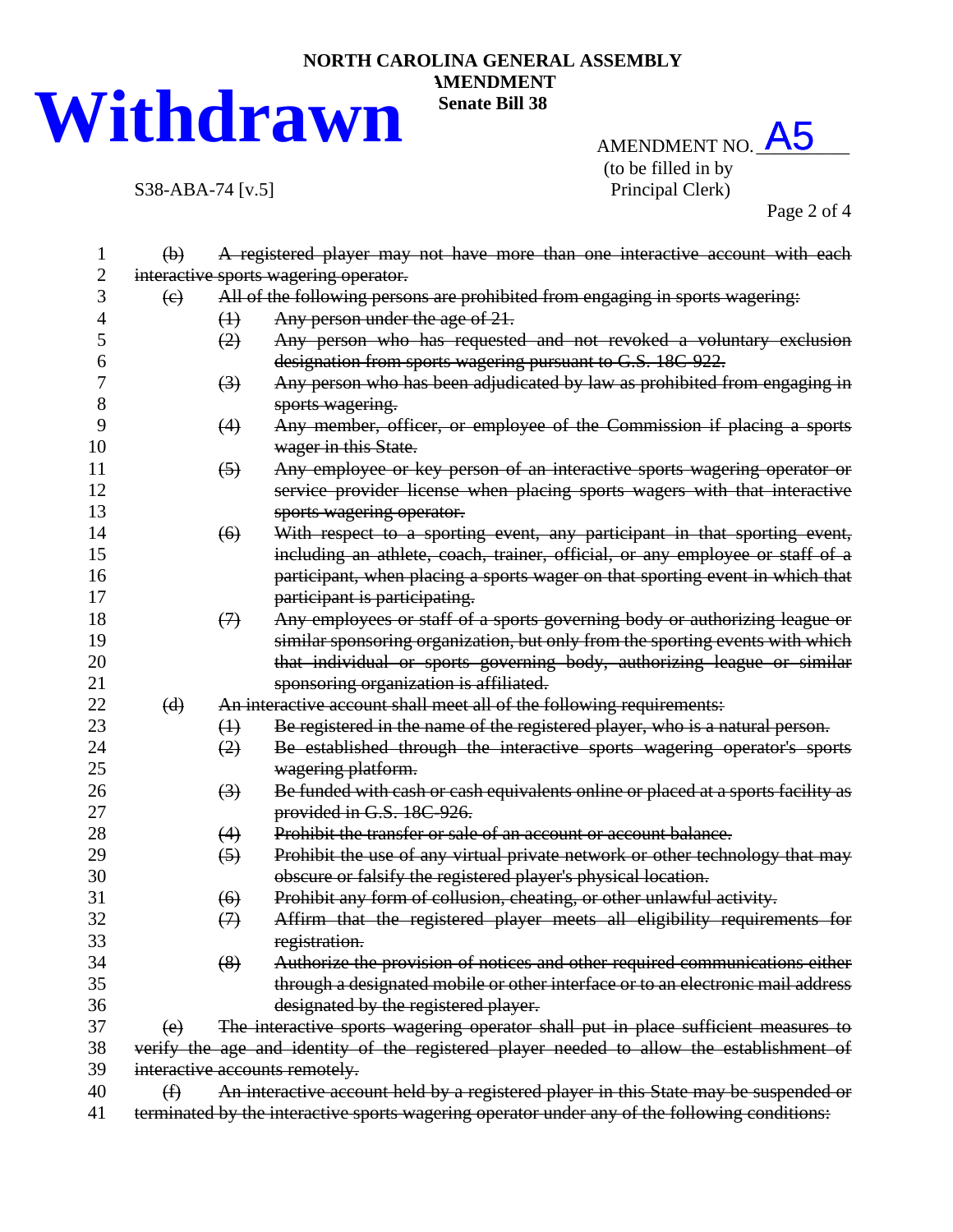

AMENDMENT NO. A5 (to be filled in by S38-ABA-74 [v.5] Principal Clerk)



Page 3 of 4

| 1                   | $\leftrightarrow$<br>The registered player has provided any false or misleading information in                                                                                                          |  |  |
|---------------------|---------------------------------------------------------------------------------------------------------------------------------------------------------------------------------------------------------|--|--|
| $\overline{2}$<br>3 | connection with the opening of the account, or has engaged in collusion,                                                                                                                                |  |  |
|                     | cheating, or other unlawful conduct.                                                                                                                                                                    |  |  |
| 4                   | The registered player is barred from placing sports wagers in the State.<br>(2)                                                                                                                         |  |  |
| 5                   | The registered player is or otherwise becomes ineligible pursuant to this<br>$\left(3\right)$                                                                                                           |  |  |
| 6                   | Artiele.                                                                                                                                                                                                |  |  |
| 7<br>8              | For any other reason at the sole discretion of the interactive sports wagering<br>(4)                                                                                                                   |  |  |
| 9                   | operator, provided it is not in violation of federal or State law.<br>In the event of termination of the interactive account in accordance with this section,                                           |  |  |
|                     | $\left( g\right)$                                                                                                                                                                                       |  |  |
| 10                  | the registered player shall be provided a timely ability to access and withdraw any funds                                                                                                               |  |  |
| 11                  | remaining in the interactive account.";                                                                                                                                                                 |  |  |
| 12<br>13            | and on page 12, lines 12-41, by rewriting those lines to read:                                                                                                                                          |  |  |
| 14                  | ""§ 18C-926. Places of public accommodation.                                                                                                                                                            |  |  |
| 15                  | The owner or operator of a sports facility may establish places Permanent places of<br>(a)                                                                                                              |  |  |
| 16                  | public accommodation for the purpose of accessing a sports wagering platform through mobile                                                                                                             |  |  |
| 17                  |                                                                                                                                                                                                         |  |  |
| 18                  | devices, computer terminals, or similar access devices, a sports wagering platform either directly<br>or with assistance from a person. Each owner or operator of a sports facility shall be limited to |  |  |
|                     |                                                                                                                                                                                                         |  |  |
| 19                  | one place of public accommodation described under subdivision (2) of subsection (b) of this                                                                                                             |  |  |
| 20                  | section may be associated with each sports facility.                                                                                                                                                    |  |  |
| 21                  | Places Permanent places of public accommodation allowed permitted under this<br>(b)<br>section shall be located as follows:                                                                             |  |  |
| 22                  |                                                                                                                                                                                                         |  |  |
| 23                  | On the property containing of the sports facility.<br>(1)                                                                                                                                               |  |  |
| 24                  | On-No more than one place of public accommodation may be on other<br>(2)                                                                                                                                |  |  |
| 25                  | property owned or controlled by the owner or operator of the sports facility or                                                                                                                         |  |  |
| 26                  | an affiliated entity of the owner or operator of the sports facility that is located                                                                                                                    |  |  |
| 27                  | within a one-half mile radius of the sports facility a sports facility defined in                                                                                                                       |  |  |
| 28                  | G.S. 18C-901(15)a. or G.S. 18C-901(15)c.                                                                                                                                                                |  |  |
| 29                  | No more than one place of public accommodation may be on other property<br>(3)                                                                                                                          |  |  |
| 30                  | owned or controlled by the owner or operator of the sports facility that is                                                                                                                             |  |  |
| 31                  | located within a one and one-half mile radius of a sports facility defined in                                                                                                                           |  |  |
| 32                  | G.S. $18C-901(15)$ b.                                                                                                                                                                                   |  |  |
| 33                  | Nothing in this section shall be construed to exempt a place of public accommodation<br>(c)                                                                                                             |  |  |
| 34                  | from the provisions of any other law that may be enforceable. A place of public accommodation                                                                                                           |  |  |
| 35                  | may be either a permanent establishment or a temporary establishment associated with a specific                                                                                                         |  |  |
| 36                  | sporting event of a series of sporting events.                                                                                                                                                          |  |  |
| 37                  | All sports wagers shall be placed via an interactive account as described in<br>(d)                                                                                                                     |  |  |
| 38                  | G.S. 18C-912. Mobile devices, computer terminals, similar devices, and cashiersin-person at a                                                                                                           |  |  |
| 39                  | sports wagering platform. Cashiers used to operate the place of public accommodation shall be                                                                                                           |  |  |
| 40                  | employees of an interactive sports wagering operator and have the ability to accept and distribute                                                                                                      |  |  |
| 41                  | cash and cash equivalents. Only a registered player shall be permitted to place a sports wager                                                                                                          |  |  |
| 42                  | with an interactive sports wagering operator. All of the following persons are prohibited from                                                                                                          |  |  |
| 43                  | engaging in sports wagering:                                                                                                                                                                            |  |  |

**AMENDMENT Senate Bill 38**